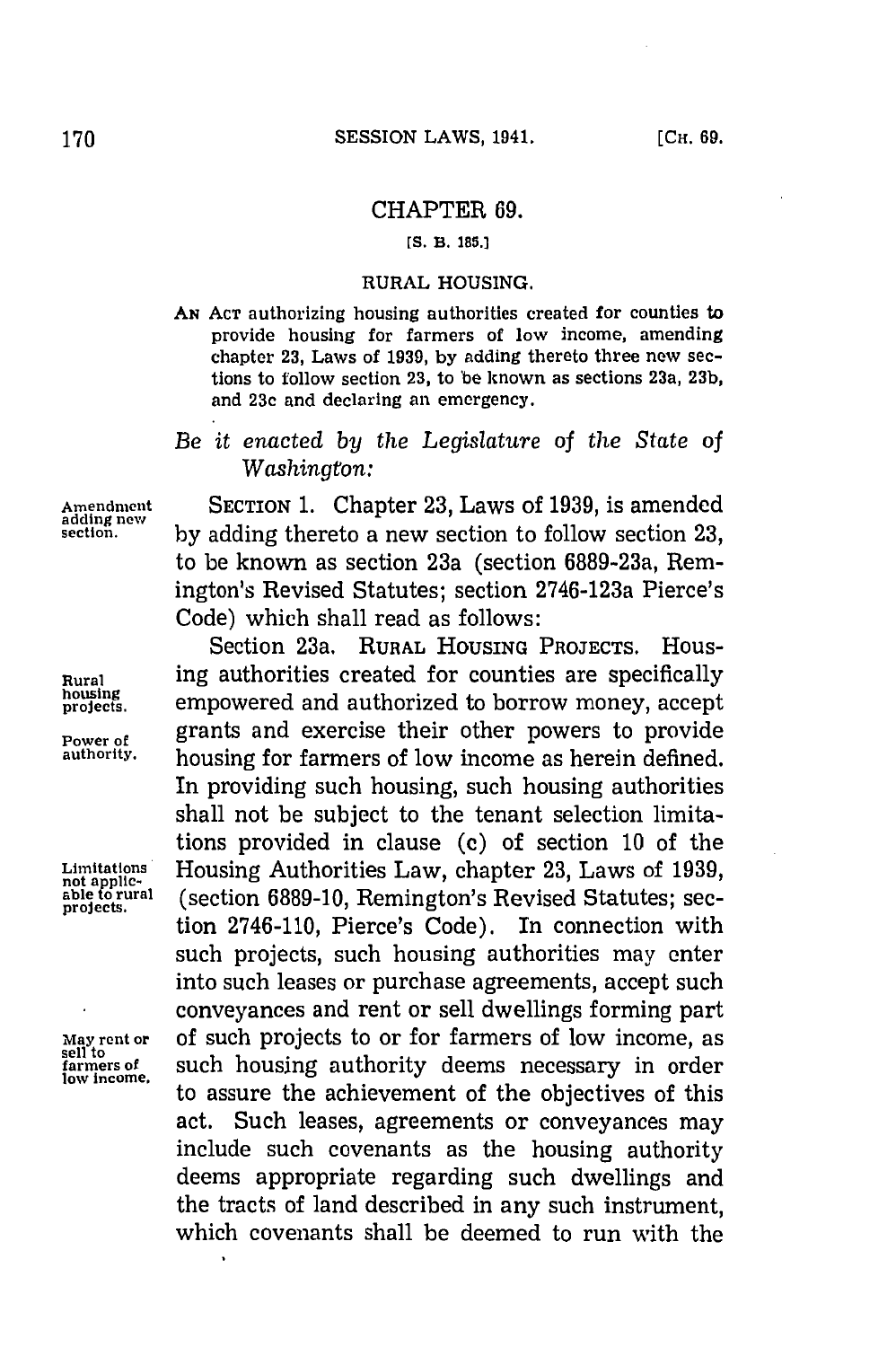land where the housing authority deems it necessary and the parties to such instrument so stipulate. Nothing contained in this section shall be construed as limiting any other powers of any housing authority.

**SEC. 2.** Chapter 23, Laws of 1939, is amended by Amendmen adding thereto a new section to follow section 23 and **new section** section 23a, to be known as **23b** (section **6889-23b,** Remington's Revised Statutes; section **2746-123b,** Pierce's Code) which shall read as follows:

Section **23b. HOusING, APPLICATIONS By FARMERS.** The owner of any farm operated, or worked upon, **by** farmers of low income in need of safe and sani- **Application** tary housing may file an application with a housing with the low authority of a county requesting that it provide for a safe and sanitary dwelling or dwellings for occupancy **by** such farmers of low income. Such applications shall be received and examined **by** housing authorities in connection with the formulation of projects or programs to provide housing for farmers of low income.

**SEC. 3.** Chapter **23,** Laws of **1939,** is amended **by Amendment** adding thereto a new section to follow section **23, new section.** section 23a and section **23b,** to be known as section **23c** (section 6889-23c, Remington's Revised Statutes; section 2746-123c, Pierce's Code) which shall read as follows:

Section **23c. FARMERS OF** Low **INCOME.** "Farmers **Definition: 0!1** ow income" shall mean persons or families who **low Income.** at the time of their admission to occupancy in a dwelling of a housing authority: **(1)** live under un- **Requisites.** safe or insanitary housing conditions; (2) derive their principal income from operating or working upon a farm; and **(3)** had an aggregate average annual net income for the three years preceding their admission that was less than the amount determined **by** the housing authority to be necessary,

Farmers of